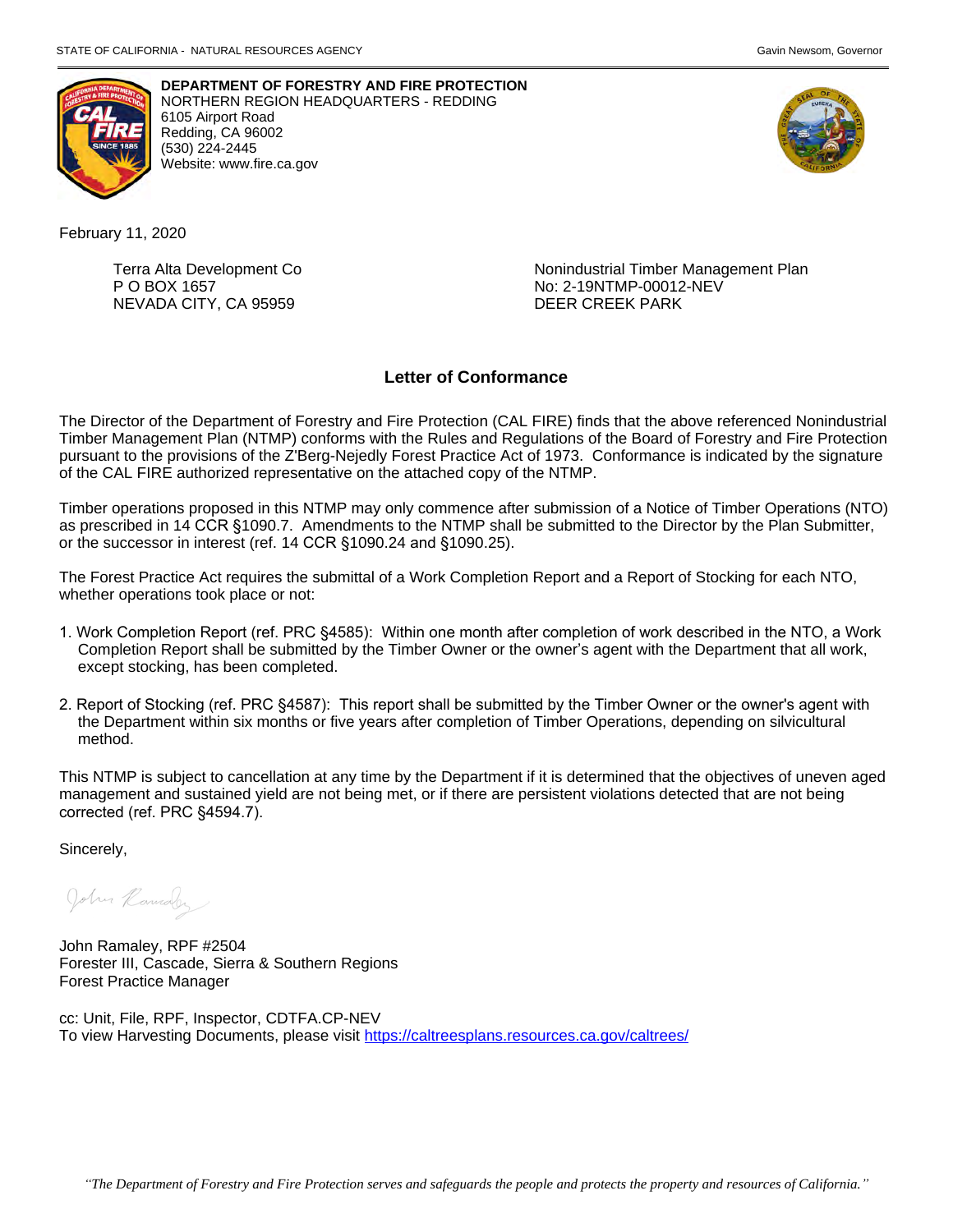

**DEPARTMENT OF FORESTRY AND FIRE PROTECTION**  NORTHERN REGION HEADQUARTERS - REDDING 6105 Airport Road Redding, CA 96002 (530) 224-2445 Website: <www.fire.ca.gov>



February 04, 2020

Andrea Eggleton 111 BANK STREET PMB#418 GRASS VALLEY, CA 95945

# **REVIEW TEAM RECOMMENDATION TO THE DIRECTOR Pursuant to 14 CCR § 1037.5(h)**

| Harvest Document:                   | 2-19NTMP-00012-NEV        |
|-------------------------------------|---------------------------|
| Amendment Number:                   |                           |
| Plan Name:                          | <b>DEER CREEK PARK</b>    |
| Timberland Owner:                   | TERRA ALTA DEVELOPMENT CO |
| Date of First Review Team Meeting:  | 11/27/2019                |
| Date of Second Review Team Meeting: | 1/23/2020                 |
| Last Day of Interagency Review:     | 2/4/2020                  |
| [14CCR § 1037.4]                    |                           |

# **The potential cumulative impacts of this plan or substantial deviation, based on the information available to the Review Team, were considered and:**

- **X** No significant unmitigated cumulative impacts were identified.
- Certain significant cumulative impacts were identified but were mitigated.
- Significant impacts were identified but can not be mitigated.

# **The chairperson recommends the plan or substantial deviation:**

- Be approved, and found in conformance with the Act and the Rules of the Board of Forestry.
- Be denied, for not being in conformance with the Act and/or the Rules of the Board of Forestry

 Be delayed for determination by the Director since it appears that the Board of Forestry rules do not provide for the situation presented.

# **End of Public Comment (14 CCR § 1037.4):** 2/4/2020

**Non-concurrence must be submitted by (14 CCR § 1037.5(e)):** 2/9/2020

 $\mathbf{X}$  **X Public Comment Received. The Department has 15 working days to prepare an official response to public comment prior to signing** 

**This Plan/Amendment is recommended for approval by the Directors representative and may be signed following the end of public comment, however, the Director has up to 15 working days following the end of the public comment period) to sign. [PRC § 4582.7(a)]**